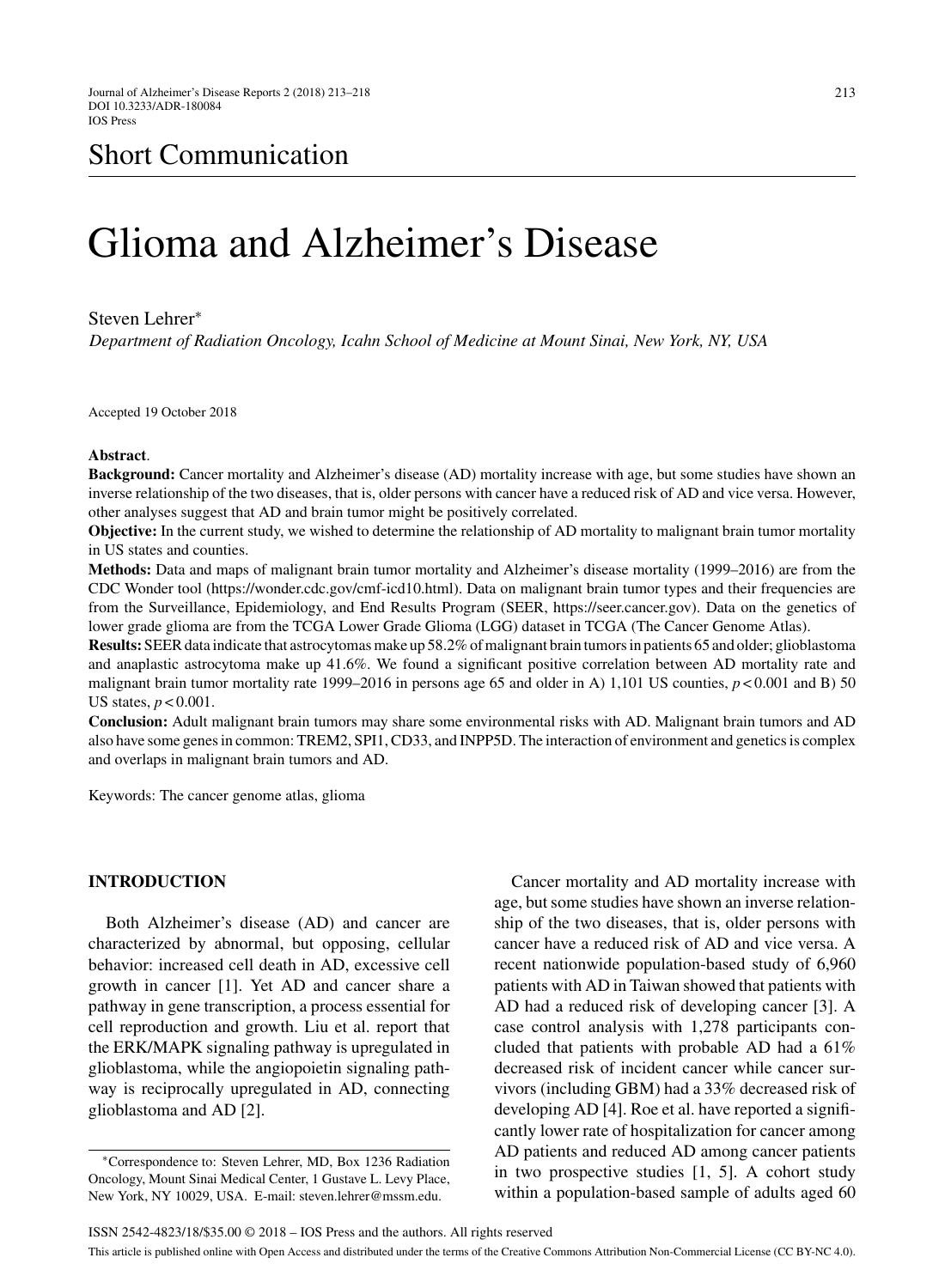years and older in Northern Italy found that persons with incident AD were less likely to develop cancer in the future, and persons with incident cancer were less likely to develop AD. When compared to the general population of persons of the same age and sex, the risk of cancer in patients with AD dementia was decreased by 43%, while the risk of AD dementia in patients with cancer was reduced by 35% [6].

However, another analysis of malignant brain tumors and AD in 19 US states found that AD and malignant brain tumor were positively correlated [7]. Moreover, some of the same genes are overexpressed in both diseases, for example, TREM2 [8]. Gliomas are comprised of neoplastic glial cells, while microglia are central to the link between inflammation and neurodegeneration that characterizes AD [9].

In the current study, we examined the relationship of AD mortality to malignant brain tumor mortality in US states and counties.

## **METHODS**

AD mortality rate definition is from Centers for Disease Control and Prevention, National Center for Health Statistics, Compressed Mortality File 1999–2016 on CDC WONDER Online Database, released June 2017.

CDC WONDER manages nearly 20 collections of public-use data for U.S. births, deaths, cancer diagnoses, tuberculosis cases, vaccinations, environmental exposures, and population estimates, among many other topics. These data collections are available as online databases, which provide public access to *ad-hoc* queries, summary statistics, maps, charts, and data extracts. Most of the data are updated annually; some collections are updated monthly or weekly [10].

Malignant brain tumor data are from the Compressed Mortality File 1999–2016 Series 20 No. 2U, 2016, as compiled from data provided by the 57 vital statistics jurisdictions through the Vital Statistics Cooperative Program. (Accessed at<http://wonder.cdc.gov/cmf-icd10.html> on Jul 22, 2018 9:44:35 AM).

Data and maps of malignant brain tumor mortality and AD mortality (1999–2016) are from the CDC Wonder Tool [\(https://wonder.cdc.gov/cmf](https://wonder.cdc.gov/cmf-icd10.html)icd10.html) [11]. Mortality rate has been defined elsewhere [10].

Data on malignant brain tumor types and their frequencies are from the Surveillance,

Epidemiology, and End Results Program (SEER, <https://seer.cancer.gov>).

Data on the genetics of lower grade glioma are from the TCGA Lower Grade Glioma (LGG) dataset in TCGA (The Cancer Genome Atlas). To access and analyze data we used the Genomic Data Commons Data Portal ([https://portal.gdc.cancer.gov\)](https://portal.gdc.cancer.gov) and the UCSC Xena browser [\(https://xenabrowser.net](https://xenabrowser.net)).

CDC Wonder Tool does not provide the AD stage of the subjects evaluated (early, mild, or severe), nor the results of Mini-Mental Status Examinations for the AD cases, nor the neuropathological findings for the AD cases.

## **RESULTS**

SEER data indicate that lower grade gliomas (Astrocytoma, astrocytoma NOS (not otherwise specified), specified low grade astrocytic tumors and other glioma) make up 58.2% of malignant brain tumors in patients 65 and older; glioblastoma and anaplastic astrocytoma make up 41.6%. Proportion of malignant brain tumor types is illustrated in Fig. 1.

Figure 2 displays AD demographics for age and sex. The disease is most common in women age 85 and above.

Figure 3 shows the significant positive correlation between AD mortality rate and malignant brain tumor mortality rate 1999–2016 in persons age 65 and older in A) 1101 US counties,  $p < 0.001$  and B) 50 US states and the District of Columbia, *p* < 0.001. Linear regression was used to calculate *p* value; *p* value < 0.05 is considered statistically significant. Multivariate linear regression on state data showed



Fig. 1. Malignant brain tumor types in persons 65 and older, data from SEER (74,389 cases). Astrocytoma, astrocytoma NOS (not otherwise specified), specified low grade astrocytic tumors and other glioma comprise the lower grade gliomas.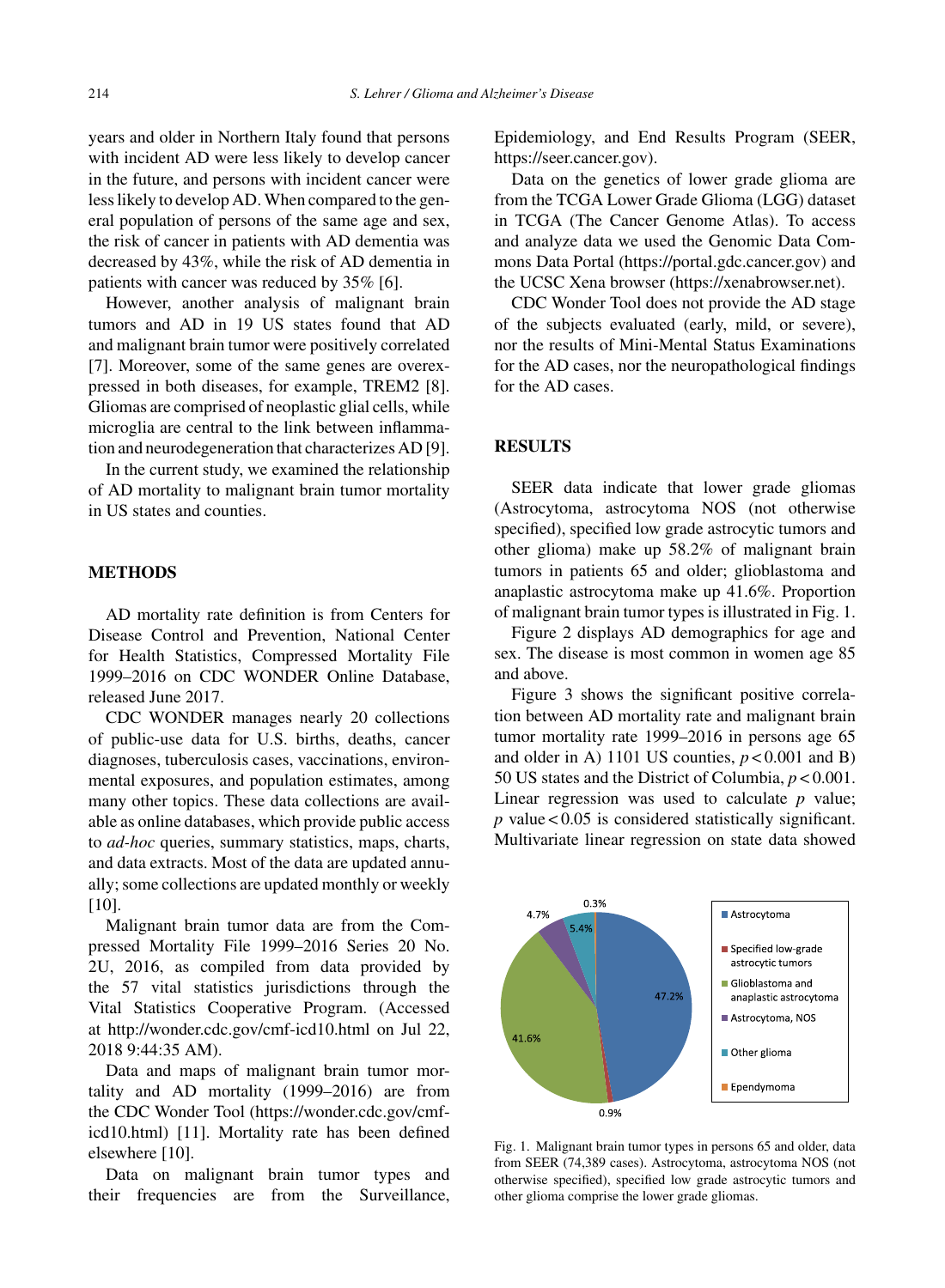

Fig. 2. Alzheimer's disease demographics, crude death rate by age group and gender (per 100,000) of persons in this study.



Fig. 3. Alzheimer's disease mortality rate versus malignant brain tumor mortality rate 1999–2016 in persons age 65 and older: A) 1101 US counties, r-squared =  $0.021$ ,  $p < 0.001$  and B) 50 US states and the District of Columbia, r-squared =  $0.348$ ,  $p < 0.001$ .

a significant positive correlation between AD mortality rate and malignant brain tumor mortality rate  $(\beta = 0.352, p < 0.001)$  that was independent of the effect of gender ( $\beta$  = 1.0,  $p$  < 0.001), with males having the higher brain tumor mortality rate.

Figure 4 shows AD and malignant brain tumor age adjusted mortality rates for 50 US states and the District of Columbia in persons age 65 and older. Note the similarity in the two distributions, although there

are mismatches. Washington State has the highest AD age adjusted rate, New York the lowest; whereas in the case of malignant brain tumors, South Dakota has the highest age adjusted rate, Hawaii the lowest, for reasons not entirely clear.

Figure 5 illustrates genetic separation of lower grade gliomas into two disease groups in 526 TCGA patients studied. TREM2 overexpression falls into the poorer prognosis group.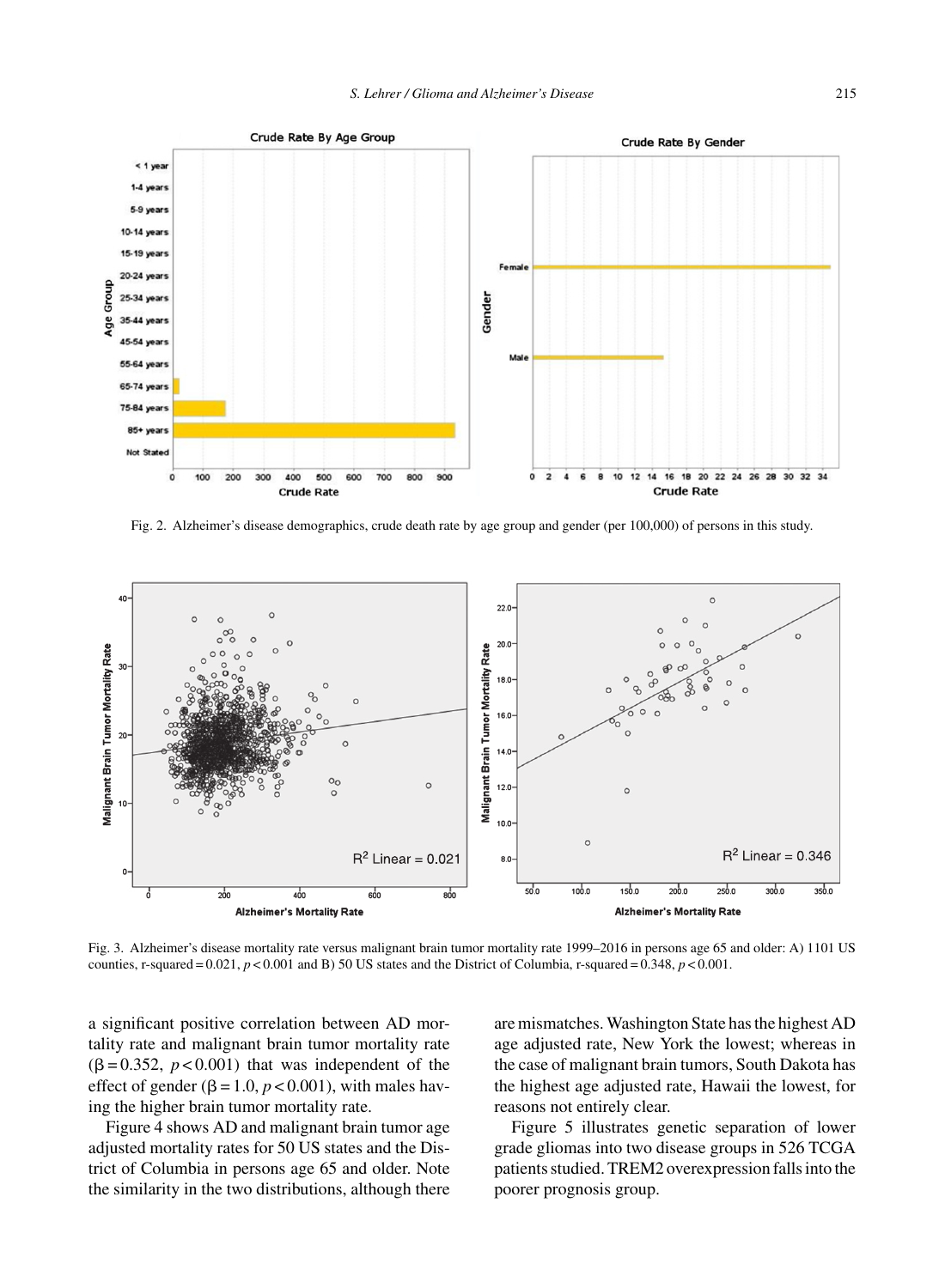

Fig. 4. Alzheimer's disease and malignant brain tumor age adjusted mortality rates for 50 US states and the District of Columbia in persons age 65 and older. Note the similarity in the two distributions, although there are mismatches. Washington State has the highest AD age adjusted rate, New York the lowest; whereas in the case of malignant brain tumors, South Dakota has the highest age adjusted rate, Hawaii the lowest, for reasons not entirely clear [\(https://wonder.cdc.gov/cmf-icd10.html](https://wonder.cdc.gov/cmf-icd10.html)).



Fig. 5. Genetic separation of lower grade gliomas into two disease groups in 526 TCGA patients studied. Group 1 is characterized by loss of chromosome arms 1p and 19q (blue blocks, columns A and B) and TERT over-expression (column E); group 2 by TP53 and ATRX mutations (columns C and D). TREM2 gene expression is in column G. Astrocytoma histology (column F) and TREM2 high expression (column G) fall into group 2, the poorer prognosis group. Each row contains data from a single sample. Row order is determined by sorting the rows by their column values (UCSC Xena, [http://xena.ucsc.edu\)](http://xena.ucsc.edu). Mutation abbreviations: Frame shift del, frame shift deletion; Frame shift ins, frame shift insertion; in frame del, in frame deletion. Color codes: red, high expression, blue, low or no expression.

Figure 6 shows TREM2 expression versus survival probability in 522 low grade glioma patients from TCGA. Less expression is associated with better

survival. Log rank test was used to calculate statistical significance;  $p$  value < 0.05 is considered statistically significant.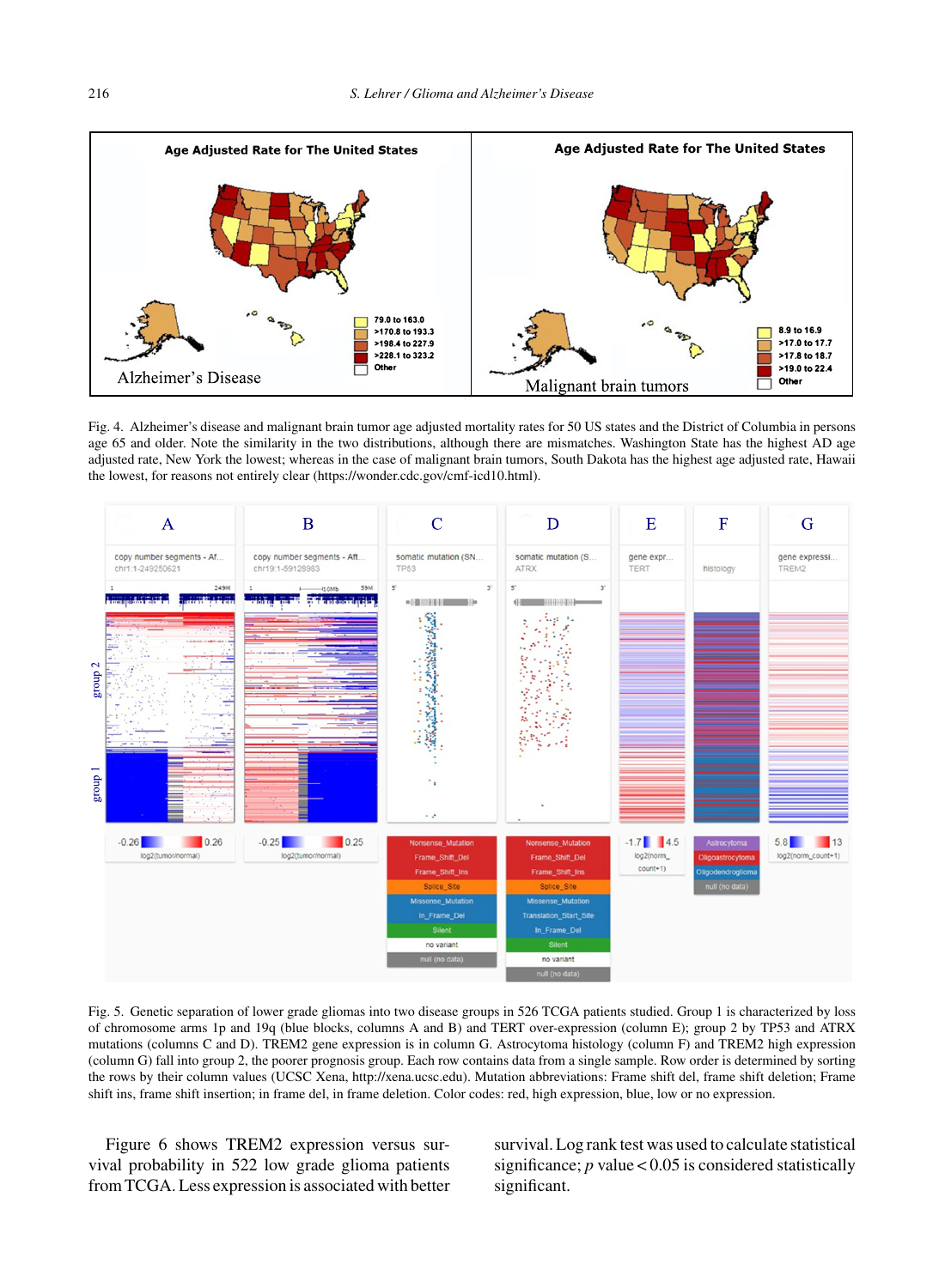

Fig. 6. TREM2 gene expression versus survival probability in 522 low grade glioma patients from TCGA. Less expression is associated with better survival (UCSC Xena, [http://xena.ucsc.edu\)](http://xena.ucsc.edu).

## **DISCUSSION**

Many previous studies take into account both genetics and environmental factors [1, 3–6]. But the data we have analyzed here reflect mainly environmental influences [12], and our documentation of a positive correlation of glioma and AD is unique.

AD environmental risk has been attributed to smoking, air pollution, aluminum, silicon, selenium, pesticides, and electromagnetic fields. Less risk is apparently due to metals such as aluminum and other trace elements, occupational exposure to lead, inks/dyes, paints/stains/varnishes, gasoline/fuels/oils, liquid plastics/rubbers, vibratory tools, or climate [12]. Nasal inhalation of radon has also been implicated [13].

Adult malignant brain tumors may share part of the AD environmental risks [14]: Electromagnetic fields; hair dyes; occupational exposures to benzene, lubricating oil, wood dust, arsenic, mercury, petroleum products, lead, pesticides; and smoking.

Some of the same risk genes for AD [15] are involved in gliomas. TREM2 is a prime example [8, 16], though TREM2 is associated with only a relatively limited number of AD cases. Recent findings have shown that TREM2 protein levels are unchanged during the progression of AD in cortex [17]. Other putative AD genes include SPI1 [18], CD33 [19], and INPP5D [20].

We found that malignant brain tumor TREM2 overexpression falls into the poorer prognosis group and less TREM2 expression is associated with better survival (Figs. 5 and 6). This finding is consistent with cellular studies suggesting that TREM2 may work as an oncogene and could be a new therapeutic target for glioma treatment [16].

A plausible unification of apparently contradictory results—cancer and AD having overexpressed genes in common but negatively associated prevalence—is that competing genotypes of the same gene are associated with the respective diseases. This is consistent with both AD and cancer being characterized by abnormal, but opposing, cellular behavior.

A weakness in our study is possible confounding by the ecological fallacy (or ecological inference fallacy), a logical fallacy in the interpretation of statistical data where inferences about the nature of individuals are derived from inference for the group to which those individuals belong [21]. In this case, inferences about AD and brain tumors in individuals are being drawn from the characteristics of US states where they reside, rather than from the individuals themselves. Moreover, administrative records including from the CDC and National Death Index severely underestimate the prevalence of AD mortality, which can profoundly affect findings. As a rule of thumb, careful studies on the matter have reported a prevalence of dementia of about 10–14%, while prevalence of AD according to the NDI was 0.9%.

In sum, the interaction of environment and genetics is complex and overlaps in malignant brain tumors and AD. Further study, including analysis of National Alzheimer's Coordinating Center data, may elucidate this complex relationship.

## **CONFLICT OF INTEREST**

The authors have no conflict of interest to report.

## **REFERENCES**

- [1] Roe CM, Behrens MI, Xiong C, Miller JP, Morris JC (2005) Alzheimer disease and cancer. *Neurology* **64**, 895-898.
- [2] Liu T, Ren D, Zhu X, Yin Z, Jin G, Zhao Z, Robinson D, Li X, Wong K, Cui K, Zhao H, Wong ST (2013) Transcriptional signaling pathways inversely regulated in Alzheimer's disease and glioblastoma multiform. *Sci Rep* **3**, 3467.
- [3] Ou SM, Lee YJ, Hu YW, Liu CJ, Chen TJ, Fuh JL, Wang SJ (2013) Does Alzheimer's disease protect against cancers? A nationwide population-based study. *Neuroepidemiology* **40**, 42-49.
- [4] Driver JA, Beiser A, Au R, Kreger BE, Splansky GL, Kurth T, Kiel DP, Lu KP, Seshadri S, Wolf PA (2012) Inverse association between cancer and Alzheimer's disease: Results from the Framingham Heart Study. *BMJ* **344**, e1442.
- [5] Roe CM, Fitzpatrick AL, Xiong C, Sieh W, Kuller L, Miller JP, Williams MM, Kopan R, Behrens MI, Morris JC (2010)